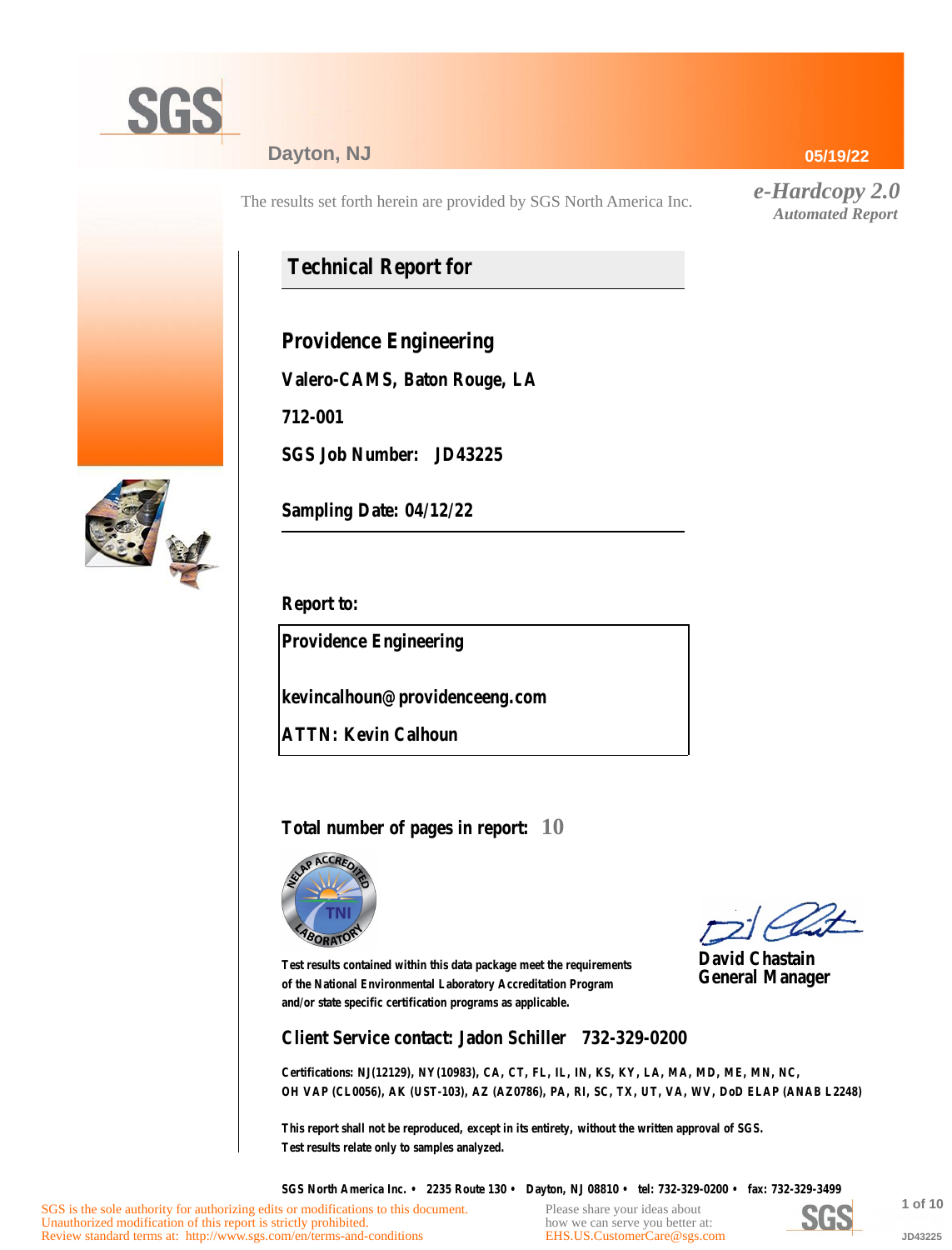$\rightarrow$ 

N<br>N

 $\overline{\omega}$ 

# **Table of Contents**

<span id="page-1-0"></span>

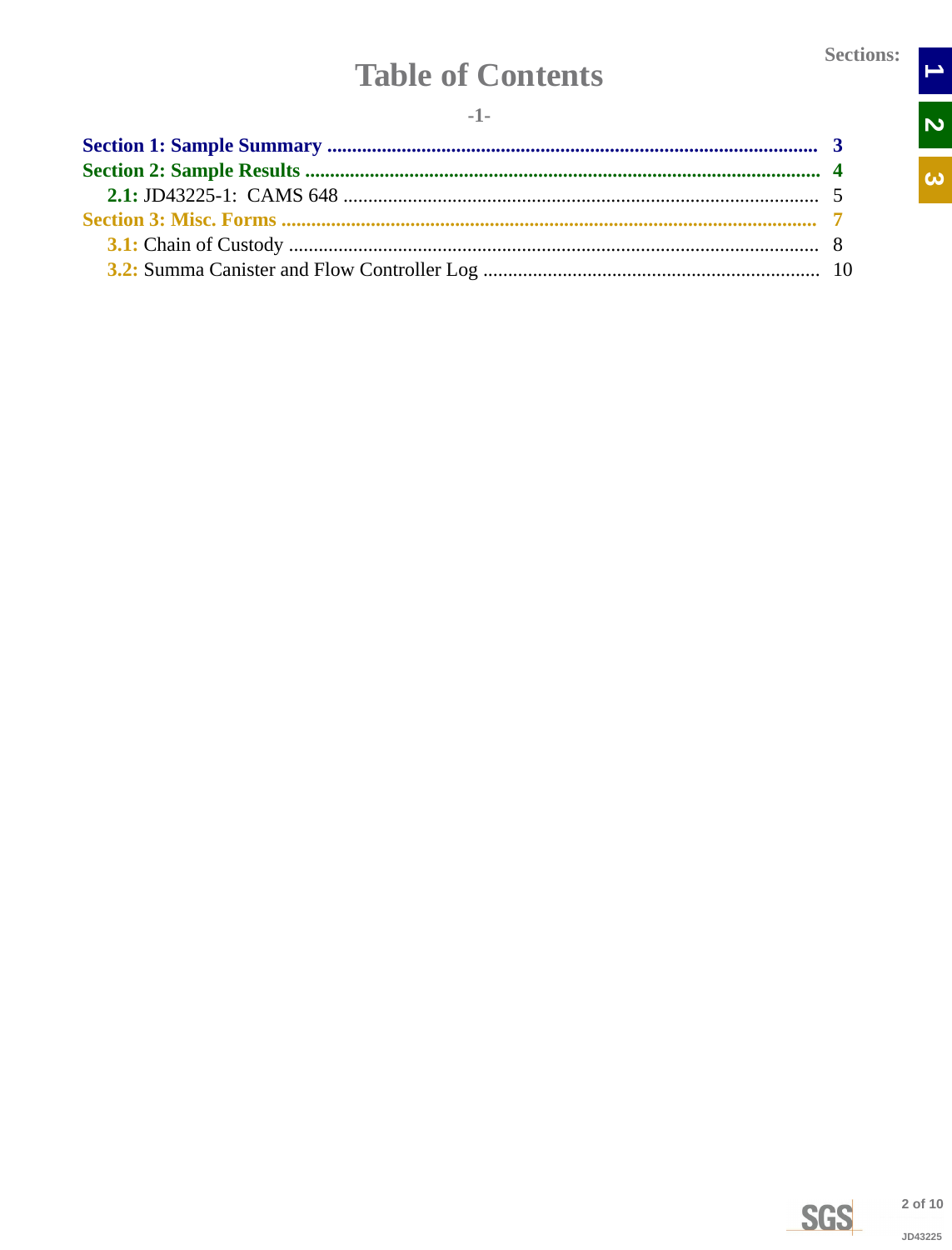### **Sample Summary**

<span id="page-2-0"></span>**Providence Engineering**

**Job No: JD43225**

**Valero-CAMS, Baton Rouge, LA Project No: 712-001**

| <b>Sample</b>      | <b>Collected</b>                                                                     |         | <b>Matrix</b>                  | <b>Client</b>    |  |  |  |  |  |  |  |  |  |
|--------------------|--------------------------------------------------------------------------------------|---------|--------------------------------|------------------|--|--|--|--|--|--|--|--|--|
| <b>Number</b>      | Date                                                                                 | Time By | <b>Received Code Type</b>      | <b>Sample ID</b> |  |  |  |  |  |  |  |  |  |
|                    | This report contains results reported as $ND = Not$ detected. The following applies: |         |                                |                  |  |  |  |  |  |  |  |  |  |
| <b>Organics ND</b> |                                                                                      |         | $=$ Not detected above the MDL |                  |  |  |  |  |  |  |  |  |  |

**JD43225-1 04/12/22 10:30 JK 04/18/22 AIR Ambient Air Comp. CAMS 648**

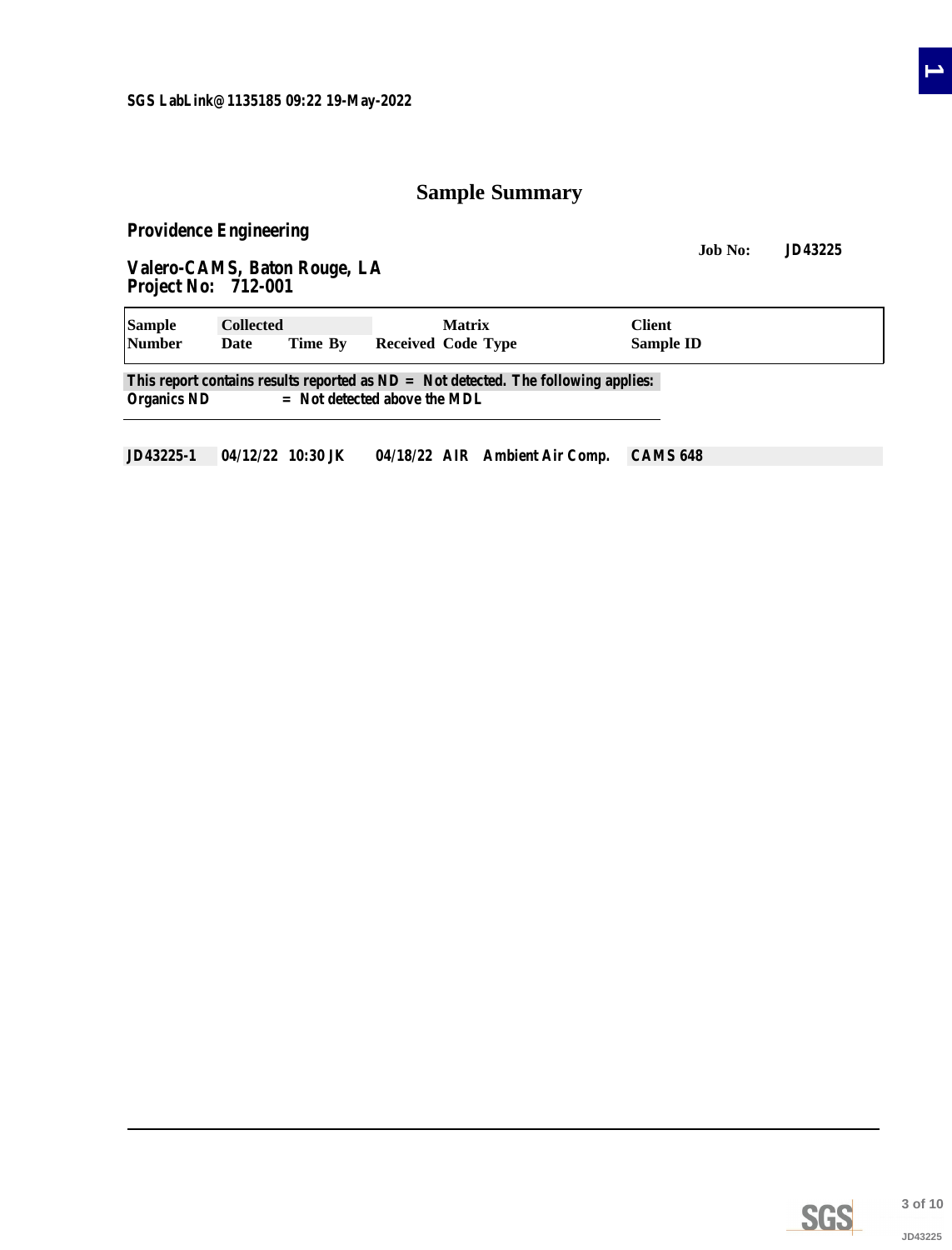<span id="page-3-0"></span>

**Dayton, NJ**



**Section 2**

**Sample Results**

**Report of Analysis**

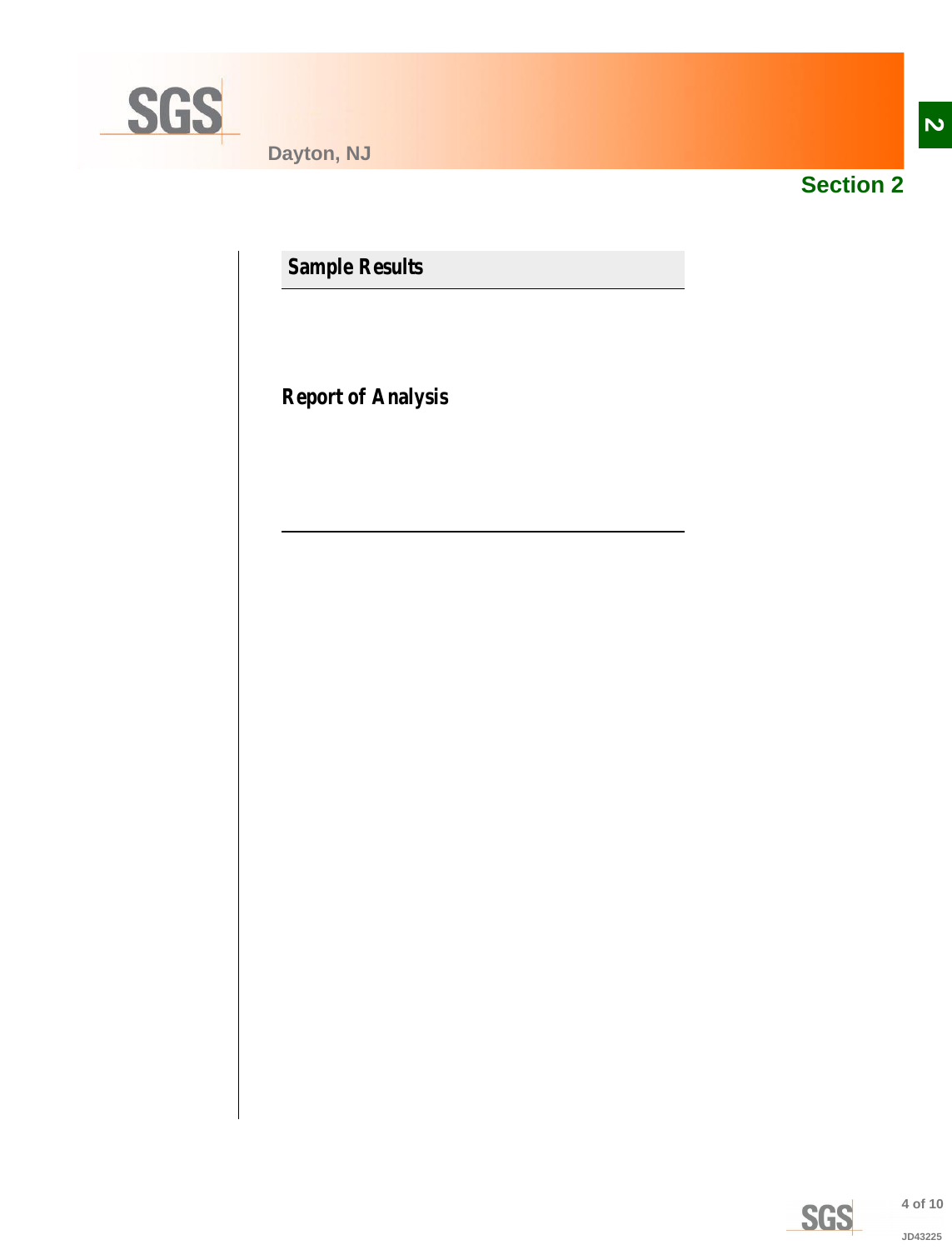| <b>Report of Analysis</b> | Page 1 of 2 |
|---------------------------|-------------|
|---------------------------|-------------|

<span id="page-4-0"></span>

|                                                                                     |                                 |                                                                                                                                                                                                                            | <b>Report of Analysis</b> |      |                  |                                                                                                                                                      |                   |                                    | Page 1 of 2      |         |  |  |  |
|-------------------------------------------------------------------------------------|---------------------------------|----------------------------------------------------------------------------------------------------------------------------------------------------------------------------------------------------------------------------|---------------------------|------|------------------|------------------------------------------------------------------------------------------------------------------------------------------------------|-------------------|------------------------------------|------------------|---------|--|--|--|
| <b>Client Sample ID:</b><br>Lab Sample ID:<br><b>Matrix:</b><br>Method:<br>Project: |                                 | <b>CAMS 648</b><br>JD43225-1<br>04/12/22<br>Date Sampled:<br><b>Date Received:</b><br>04/18/22<br>AIR - Ambient Air Comp. Summa ID: A1286<br><b>Percent Solids:</b><br><b>TO-15</b><br>n/a<br>Valero-CAMS, Baton Rouge, LA |                           |      |                  |                                                                                                                                                      |                   |                                    |                  |         |  |  |  |
| Run#1<br><b>Run #2</b>                                                              | <b>File ID</b><br>2W58916.D     | DF<br><b>Analyzed</b><br>1                                                                                                                                                                                                 | By<br>04/30/22 08:55 TCH  | n/a  | <b>Prep Date</b> | n/a                                                                                                                                                  | <b>Prep Batch</b> | <b>Analytical Batch</b><br>V2W2622 |                  |         |  |  |  |
| Run#1<br><b>Run #2</b>                                                              | <b>Initial Volume</b><br>400 ml |                                                                                                                                                                                                                            |                           |      |                  |                                                                                                                                                      |                   |                                    |                  |         |  |  |  |
| VOA TO15 List                                                                       |                                 |                                                                                                                                                                                                                            |                           |      |                  |                                                                                                                                                      |                   |                                    |                  |         |  |  |  |
| CAS No.                                                                             | MW                              | Compound                                                                                                                                                                                                                   | <b>Result</b>             | RL   |                  | MDL Units Q                                                                                                                                          | <b>Result</b>     | <b>RL</b>                          | <b>MDL</b> Units |         |  |  |  |
| $67 - 64 - 1$                                                                       | 58.08                           | Acetone (2-Propanone)                                                                                                                                                                                                      | 4.7                       | 0.20 | 0.15             | ppby                                                                                                                                                 | <b>11</b>         | 0.48                               | 0.36             | ug/m3   |  |  |  |
| 106-99-0                                                                            | 54.09                           | 1,3-Butadiene                                                                                                                                                                                                              | ND                        | 0.20 | $0.084$ ppbv     |                                                                                                                                                      | <b>ND</b>         | 0.44                               | 0.19             | ug/m3   |  |  |  |
| $71 - 43 - 2$                                                                       | 78.11                           | <b>Benzene</b>                                                                                                                                                                                                             | 0.21                      | 0.20 | $0.062$ ppbv     |                                                                                                                                                      | 0.67              | 0.64                               | 0.20             | ug/m3   |  |  |  |
| $75 - 27 - 4$                                                                       | 163.8                           | <b>Bromodichloromethane</b>                                                                                                                                                                                                | ND                        | 0.20 | $0.030$ ppbv     |                                                                                                                                                      | <b>ND</b>         | 1.3                                | 0.20             | ug/m3   |  |  |  |
| $75 - 25 - 2$                                                                       | 252.8                           | <b>Bromoform</b>                                                                                                                                                                                                           | <b>ND</b>                 | 0.20 | $0.071$ ppbv     |                                                                                                                                                      | <b>ND</b>         | 2.1                                | 0.73             | ug/m3   |  |  |  |
| 74-83-9                                                                             | 94.94                           | <b>Bromomethane</b>                                                                                                                                                                                                        | <b>ND</b>                 | 0.20 | $0.069$ ppbv     |                                                                                                                                                      | <b>ND</b>         | 0.78                               | 0.27             | ug/m3   |  |  |  |
| 593-60-2                                                                            | 106.9                           | <b>Bromoethene</b>                                                                                                                                                                                                         | <b>ND</b>                 | 0.20 |                  | $0.061$ ppbv                                                                                                                                         | <b>ND</b>         | 0.87                               | 0.27             | ug/m3   |  |  |  |
| 100-44-7                                                                            | 126                             | <b>Benzyl Chloride</b>                                                                                                                                                                                                     | <b>ND</b>                 | 0.20 | 0.13             | ppby                                                                                                                                                 | <b>ND</b>         | 1.0                                | 0.67             | ug/m3   |  |  |  |
| $75 - 15 - 0$                                                                       | 76.14                           | Carbon disulfide                                                                                                                                                                                                           | <b>ND</b>                 | 0.20 | $0.045$ ppbv     |                                                                                                                                                      | <b>ND</b>         | 0.62                               | 0.14             | ug/m3   |  |  |  |
| 108-90-7                                                                            | 112.6                           | Chlorobenzene                                                                                                                                                                                                              | <b>ND</b>                 | 0.20 |                  | $0.074$ ppbv                                                                                                                                         | <b>ND</b>         | 0.92                               | 0.34             | ug/m3   |  |  |  |
| $75 - 00 - 3$                                                                       | 64.52                           | Chloroethane                                                                                                                                                                                                               | ND                        | 0.20 | $0.068$ ppbv     |                                                                                                                                                      | ND                | 0.53                               | 0.18             | ug/m3   |  |  |  |
| $67 - 66 - 3$                                                                       | 119.4                           | Chloroform                                                                                                                                                                                                                 | <b>ND</b>                 | 0.20 | $0.037$ ppbv     |                                                                                                                                                      | <b>ND</b>         | 0.98                               | 0.18             | ug/m3   |  |  |  |
| $74 - 87 - 3$                                                                       | 50.49                           | Chloromethane                                                                                                                                                                                                              | 0.90                      | 0.20 | 0.090            | ppby                                                                                                                                                 | 1.9               | 0.41                               | 0.19             | ug/m3   |  |  |  |
| $107 - 05 - 1$                                                                      | 76.53                           | 3-Chloropropene                                                                                                                                                                                                            | ND                        | 0.20 | $0.083$ ppbv     |                                                                                                                                                      | <b>ND</b>         | 0.63                               | 0.26             | ug/m3   |  |  |  |
| $95 - 49 - 8$                                                                       | 126.6                           | 2-Chlorotoluene                                                                                                                                                                                                            | ND                        | 0.20 |                  | $0.072$ ppbv                                                                                                                                         | <b>ND</b>         | 1.0                                | 0.37             | ug/m3   |  |  |  |
| $56 - 23 - 5$                                                                       | 153.8                           | Carbon tetrachloride                                                                                                                                                                                                       | <b>ND</b>                 | 0.20 | $0.040$ ppbv     |                                                                                                                                                      | <b>ND</b>         | 1.3                                | 0.25             | ug/m3   |  |  |  |
| 110-82-7                                                                            | 84.16                           | Cyclohexane                                                                                                                                                                                                                | 0.18                      | 0.20 | 0.11             | ppbv                                                                                                                                                 | 0.62              | 0.69                               | 0.38             | ug/m3   |  |  |  |
| $75 - 34 - 3$                                                                       | 98.96                           | 1,1-Dichloroethane                                                                                                                                                                                                         | ND                        | 0.20 | $0.057$ ppbv     |                                                                                                                                                      | <b>ND</b>         | 0.81                               | 0.23             | ug/m3   |  |  |  |
| $75 - 35 - 4$                                                                       | 96.94                           | 1,1-Dichloroethylene                                                                                                                                                                                                       | $\mathbf{N}\mathbf{D}$    | 0.20 | $0.059$ ppbv     |                                                                                                                                                      | <b>ND</b>         | 0.79                               | 0.23             | ug/m3   |  |  |  |
| 106-93-4                                                                            | 187.9                           | 1,2-Dibromoethane (EDB)                                                                                                                                                                                                    | ND                        | 0.20 | $0.097$ ppbv     |                                                                                                                                                      | ND                | 1.5                                | 0.75             | ug/m3   |  |  |  |
| $107 - 06 - 2$                                                                      | 98.96                           | 1,2-Dichloroethane                                                                                                                                                                                                         | ND                        | 0.20 | $0.070$ ppbv     |                                                                                                                                                      | <b>ND</b>         | 0.81                               | 0.28             | ug/m3   |  |  |  |
| $78 - 87 - 5$                                                                       | 113                             | 1,2-Dichloropropane                                                                                                                                                                                                        | ND                        | 0.20 | $0.062$ ppbv     |                                                                                                                                                      | <b>ND</b>         | 0.92                               | 0.29             | ug/m3   |  |  |  |
| 123-91-1                                                                            | 88.12                           | 1,4-Dioxane                                                                                                                                                                                                                | ND                        | 0.20 | 0.12             | ppby                                                                                                                                                 | <b>ND</b>         | 0.72                               | 0.43             | ug/m3   |  |  |  |
| $75 - 71 - 8$                                                                       | 120.9                           | Dichlorodifluoromethane                                                                                                                                                                                                    | 0.49                      | 0.20 |                  | $0.032$ ppbv                                                                                                                                         | 2.4               | 0.99                               | 0.16             | ug/m3   |  |  |  |
| 124-48-1                                                                            | 208.3                           | Dibromochloromethane                                                                                                                                                                                                       | ND                        | 0.20 | $0.052$ ppbv     |                                                                                                                                                      | <b>ND</b>         | 1.7                                | 0.44             | ug/m3   |  |  |  |
| 156-60-5                                                                            | 96.94                           | trans-1,2-Dichloroethylene                                                                                                                                                                                                 | ND                        | 0.20 |                  | $0.069$ ppbv                                                                                                                                         | <b>ND</b>         | 0.79                               | 0.27             | ug/m3   |  |  |  |
| 156-59-2                                                                            | 96.94                           | cis-1,2-Dichloroethylene                                                                                                                                                                                                   | ND                        | 0.20 | $0.077$ ppbv     |                                                                                                                                                      | <b>ND</b>         | 0.79                               | 0.31             | ug/m3   |  |  |  |
| $10061 - 01 - 5$                                                                    | 111                             | cis-1,3-Dichloropropene                                                                                                                                                                                                    | $\mathbf{N}\mathbf{D}$    | 0.20 | 0.062            | ppby                                                                                                                                                 | <b>ND</b>         | 0.91                               | 0.28             | ug/m3   |  |  |  |
| 541-73-1                                                                            | 147                             | m-Dichlorobenzene                                                                                                                                                                                                          | ND                        | 0.20 | 0.040            | ppby                                                                                                                                                 | <b>ND</b>         | 1.2                                | 0.24             | ug/m3   |  |  |  |
| $95 - 50 - 1$                                                                       | 147                             | o-Dichlorobenzene                                                                                                                                                                                                          | ND                        | 0.20 | 0.15             | ppby                                                                                                                                                 | <b>ND</b>         | 1.2                                | 0.90             | ug/m3   |  |  |  |
| $106 - 46 - 7$                                                                      | 147                             | p-Dichlorobenzene                                                                                                                                                                                                          | <b>ND</b>                 | 0.20 | 0.19             | ppby                                                                                                                                                 | <b>ND</b>         | 1.2                                | 1.1              | ug/m3   |  |  |  |
| $10061 - 02 - 6$                                                                    | 111                             | trans-1,3-Dichloropropene                                                                                                                                                                                                  | <b>ND</b>                 | 0.20 | 0.10             | ppby                                                                                                                                                 | <b>ND</b>         | 0.91                               | 0.45             | ug/m3   |  |  |  |
| $ND = Not detected$<br>$RL =$ Reporting Limit                                       |                                 | <b>MDL</b> = Method Detection Limit<br>$E =$ Indicates value exceeds calibration range                                                                                                                                     |                           |      |                  | $J =$ Indicates an estimated value<br>$B =$ Indicates analyte found in associated method blank<br>$N =$ Indicates presumptive evidence of a compound |                   |                                    |                  |         |  |  |  |
|                                                                                     |                                 |                                                                                                                                                                                                                            |                           |      |                  |                                                                                                                                                      |                   |                                    |                  |         |  |  |  |
|                                                                                     |                                 |                                                                                                                                                                                                                            |                           |      |                  |                                                                                                                                                      |                   | <b>SGS</b>                         |                  | 5 of 10 |  |  |  |
|                                                                                     |                                 |                                                                                                                                                                                                                            |                           |      |                  |                                                                                                                                                      |                   |                                    |                  |         |  |  |  |



**E = Indicates value exceeds calibration range N = Indicates presumptive evidence of a compound**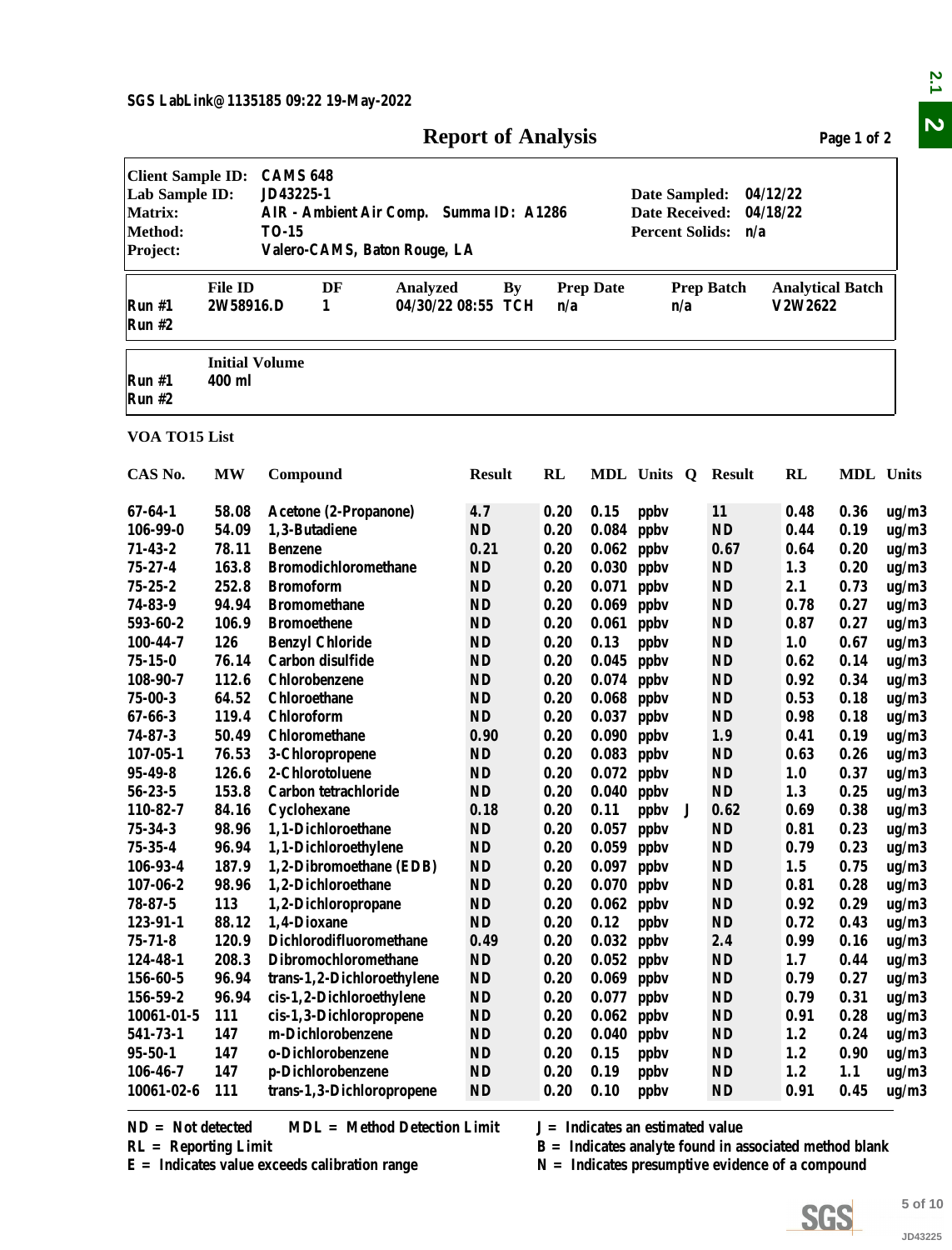#### **Report of Analysis Page 2 of 2**

|                                                                                     |           | SGS LabLink@1135185 09:22 19-May-2022                                                                                   | <b>Report of Analysis</b> |              |                      |                                                                                                 |               |              | Page 2 of 2      |         |
|-------------------------------------------------------------------------------------|-----------|-------------------------------------------------------------------------------------------------------------------------|---------------------------|--------------|----------------------|-------------------------------------------------------------------------------------------------|---------------|--------------|------------------|---------|
| <b>Client Sample ID:</b><br>Lab Sample ID:<br><b>Matrix:</b><br>Method:<br>Project: |           | <b>CAMS 648</b><br>JD43225-1<br>AIR - Ambient Air Comp. Summa ID: A1286<br><b>TO-15</b><br>Valero-CAMS, Baton Rouge, LA |                           |              |                      | 04/12/22<br>Date Sampled:<br>04/18/22<br><b>Date Received:</b><br><b>Percent Solids:</b><br>n/a |               |              |                  |         |
| VOA TO15 List                                                                       |           |                                                                                                                         |                           |              |                      |                                                                                                 |               |              |                  |         |
| CAS No.                                                                             | <b>MW</b> | Compound                                                                                                                | <b>Result</b>             | RL           |                      | MDL Units Q                                                                                     | <b>Result</b> | RL           | <b>MDL</b> Units |         |
| $64-17-5$                                                                           | 46.07     | <b>Ethanol</b>                                                                                                          | 5.7                       | 0.50         | 0.39                 | ppby                                                                                            | <b>11</b>     | 0.94         | 0.73             | ug/m3   |
| $100 - 41 - 4$                                                                      | 106.2     | <b>Ethylbenzene</b>                                                                                                     | ND                        | 0.20         | 0.061                | ppby                                                                                            | <b>ND</b>     | 0.87         | 0.26             | ug/m3   |
| 141-78-6                                                                            | 88        | <b>Ethyl Acetate</b>                                                                                                    | <b>ND</b>                 | 0.20         | 0.10                 | ppby                                                                                            | <b>ND</b>     | 0.72         | 0.36             | ug/m3   |
| 622-96-8                                                                            |           | 120.19 4-Ethyltoluene                                                                                                   | ND                        | 0.20         | 0.095                | ppby                                                                                            | <b>ND</b>     | 0.98         | 0.47             | ug/m3   |
| $76-13-1$                                                                           | 187.4     | Freon 113                                                                                                               | <b>ND</b>                 | 0.20         | 0.031                | ppby                                                                                            | <b>ND</b>     | 1.5          | 0.24             | ug/m3   |
| $76 - 14 - 2$                                                                       | 170.9     | Freon 114                                                                                                               | <b>ND</b>                 | 0.20         | 0.050                | ppby                                                                                            | <b>ND</b>     | 1.4          | 0.35             | ug/m3   |
| 142-82-5                                                                            | 100.2     | Heptane                                                                                                                 | 0.29                      | 0.20         | 0.092                | ppby                                                                                            | 1.2           | 0.82         | 0.38             | ug/m3   |
| $87 - 68 - 3$                                                                       | 260.8     | Hexachlorobutadiene                                                                                                     | <b>ND</b>                 | 0.20         | 0.062                | ppby                                                                                            | <b>ND</b>     | 2.1          | 0.66             | ug/m3   |
| 110-54-3                                                                            | 86.18     | <b>Hexane</b>                                                                                                           | 0.67                      | 0.20         | 0.11                 | ppby                                                                                            | 2.4           | 0.70         | 0.39             |         |
| 591-78-6                                                                            | 100       | 2-Hexanone                                                                                                              | 0.61                      | 0.20         | 0.15                 | ppby                                                                                            | 2.5           | 0.82         |                  | ug/m3   |
| $67 - 63 - 0$                                                                       | 60.1      | <b>Isopropyl Alcohol</b>                                                                                                | 0.61                      | 0.20         | 0.14                 | ppby                                                                                            | 1.5           | 0.49         | 0.61<br>0.34     | ug/m3   |
| $75 - 09 - 2$                                                                       | 84.94     |                                                                                                                         | 0.24                      | 0.20         |                      |                                                                                                 |               |              |                  | ug/m3   |
| 78-93-3                                                                             | 72.11     | <b>Methylene chloride</b>                                                                                               | 0.56                      | 0.20         | 0.056                | ppby                                                                                            | 0.83<br>1.7   | 0.69<br>0.59 | 0.19<br>0.32     | ug/m3   |
|                                                                                     | 100.2     | <b>Methyl ethyl ketone</b>                                                                                              | ND                        | 0.20         | 0.11                 | ppby                                                                                            | <b>ND</b>     | 0.82         | 0.30             | ug/m3   |
| $108-10-1$                                                                          |           | <b>Methyl Isobutyl Ketone</b>                                                                                           |                           |              | 0.073                | ppby                                                                                            |               |              |                  | ug/m3   |
| 1634-04-4                                                                           | 88.15     | <b>Methyl Tert Butyl Ether</b>                                                                                          | ND                        | 0.20<br>0.20 | 0.080                | ppby                                                                                            | <b>ND</b>     | 0.72         | 0.29             | ug/m3   |
| $80 - 62 - 6$                                                                       | 100.12    | Methylmethacrylate                                                                                                      | ND                        |              | 0.070                | ppby                                                                                            | <b>ND</b>     | 0.82         | 0.29             | ug/m3   |
| $115 - 07 - 1$                                                                      | 42        | Propylene                                                                                                               | <b>ND</b>                 | 0.50         | 0.14                 | ppby                                                                                            | <b>ND</b>     | 0.86         | 0.24             | ug/m3   |
| $100 - 42 - 5$                                                                      | 104.1     | <b>Styrene</b>                                                                                                          | <b>ND</b>                 | 0.20         | 0.12                 | ppby                                                                                            | <b>ND</b>     | 0.85         | 0.51             | ug/m3   |
| $71 - 55 - 6$                                                                       | 133.4     | 1,1,1-Trichloroethane                                                                                                   | ND                        | 0.20         | 0.037                | ppby                                                                                            | ND            | 1.1          | 0.20             | ug/m3   |
| $79 - 34 - 5$                                                                       |           | 167.85 1,1,2,2-Tetrachloroethane                                                                                        | <b>ND</b>                 | 0.20         | 0.048                | ppby                                                                                            | <b>ND</b>     | 1.4          | 0.33             | ug/m3   |
| $79 - 00 - 5$                                                                       | 133.4     | 1,1,2-Trichloroethane                                                                                                   | ND                        | 0.20         | 0.038                | ppby                                                                                            | <b>ND</b>     | 1.1          | 0.21             | ug/m3   |
| 120-82-1                                                                            | 181.5     | 1,2,4-Trichlorobenzene                                                                                                  | ND                        | 0.20         | 0.12                 | ppby                                                                                            | <b>ND</b>     | 1.5          | 0.89             | ug/m3   |
| $95 - 63 - 6$                                                                       |           | 120.19 1,2,4-Trimethylbenzene                                                                                           | ND                        | 0.20         | 0.087                | ppby                                                                                            | <b>ND</b>     | 0.98         | 0.43             | ug/m3   |
| $108 - 67 - 8$                                                                      |           | 120.19 1,3,5-Trimethylbenzene                                                                                           | <b>ND</b>                 | 0.20         | $0.080$ ppbv         |                                                                                                 | <b>ND</b>     | 0.98         | 0.39             | ug/m3   |
| 540-84-1                                                                            |           | 114.2 2,2,4-Trimethylpentane                                                                                            | 0.18                      | 0.20         |                      | $0.095$ ppbv                                                                                    | 0.84          | 0.93         | 0.44             | ug/m3   |
| $75 - 65 - 0$                                                                       | 74.12     | <b>Tertiary Butyl Alcohol</b>                                                                                           | ND                        | 0.20         | $0.093$ ppbv         |                                                                                                 | <b>ND</b>     | 0.61         | 0.28             | ug/m3   |
| $127 - 18 - 4$                                                                      | 165.8     | Tetrachloroethylene                                                                                                     | ND                        | 0.040        | $0.014$ ppbv         |                                                                                                 | <b>ND</b>     | 0.27         | 0.095            | ug/m3   |
| 109-99-9                                                                            | 72.11     | Tetrahydrofuran                                                                                                         | $\mathbf{N}\mathbf{D}$    | 0.20         | $0.090$ ppbv         |                                                                                                 | ND            | 0.59         | 0.27             | ug/m3   |
| 108-88-3                                                                            | 92.14     | <b>Toluene</b>                                                                                                          | 0.30                      | 0.20         | $0.057$ ppbv         |                                                                                                 | 1.1           | 0.75         | 0.21             | ug/m3   |
| $79 - 01 - 6$                                                                       | 131.4     | Trichloroethylene                                                                                                       | <b>ND</b>                 |              | $0.040$ $0.019$ ppbv |                                                                                                 | <b>ND</b>     | 0.21         | 0.10             | ug/m3   |
| 75-69-4                                                                             | 137.4     | Trichlorofluoromethane                                                                                                  | 0.29                      | 0.20         | $0.036$ ppbv         |                                                                                                 | 1.6           | 1.1          | 0.20             | ug/m3   |
| $75 - 01 - 4$                                                                       | 62.5      | Vinyl chloride                                                                                                          | $\mathbf{N}\mathbf{D}$    | 0.20         | $0.069$ ppbv         |                                                                                                 | <b>ND</b>     | 0.51         | 0.18             | ug/m3   |
| $108 - 05 - 4$                                                                      | 86        | <b>Vinyl Acetate</b>                                                                                                    | ND                        | 0.20         | 0.11                 | ppby                                                                                            | <b>ND</b>     | 0.70         | 0.39             | ug/m3   |
|                                                                                     | 106.2     | m, p-Xylene                                                                                                             | ND                        | 0.20         | 0.14                 | ppby                                                                                            | <b>ND</b>     | 0.87         | 0.61             | ug/m3   |
| $95 - 47 - 6$                                                                       | 106.2     | o-Xylene                                                                                                                | ND                        | 0.20         | $0.077$ ppbv         |                                                                                                 | <b>ND</b>     | 0.87         | 0.33             | ug/m3   |
| 1330-20-7                                                                           | 106.2     | Xylenes (total)                                                                                                         | ND                        | 0.20         | $0.077$ ppbv         |                                                                                                 | <b>ND</b>     | 0.87         | 0.33             | ug/m3   |
| CAS No.                                                                             |           | <b>Surrogate Recoveries</b><br>Run# 1                                                                                   | Run# 2                    |              | Limits               |                                                                                                 |               |              |                  |         |
| 460-00-4                                                                            |           | 4-Bromofluorobenzene<br>100%                                                                                            |                           |              | 65-128%              |                                                                                                 |               |              |                  |         |
| $ND = Not detected$<br>$RL =$ Reporting Limit                                       |           | $MDL = Method Detection Limit$                                                                                          |                           |              |                      | $J = Indicates$ an estimated value<br>$B =$ Indicates analyte found in associated method blank  |               |              |                  |         |
|                                                                                     |           | $E =$ Indicates value exceeds calibration range                                                                         |                           |              |                      | $N =$ Indicates presumptive evidence of a compound                                              |               |              |                  |         |
|                                                                                     |           |                                                                                                                         |                           |              |                      |                                                                                                 |               |              |                  | 6 of 10 |
|                                                                                     |           |                                                                                                                         |                           |              |                      |                                                                                                 |               |              | <b>SGS</b>       |         |
|                                                                                     |           |                                                                                                                         |                           |              |                      |                                                                                                 |               |              |                  | JD43225 |



**6 of 10**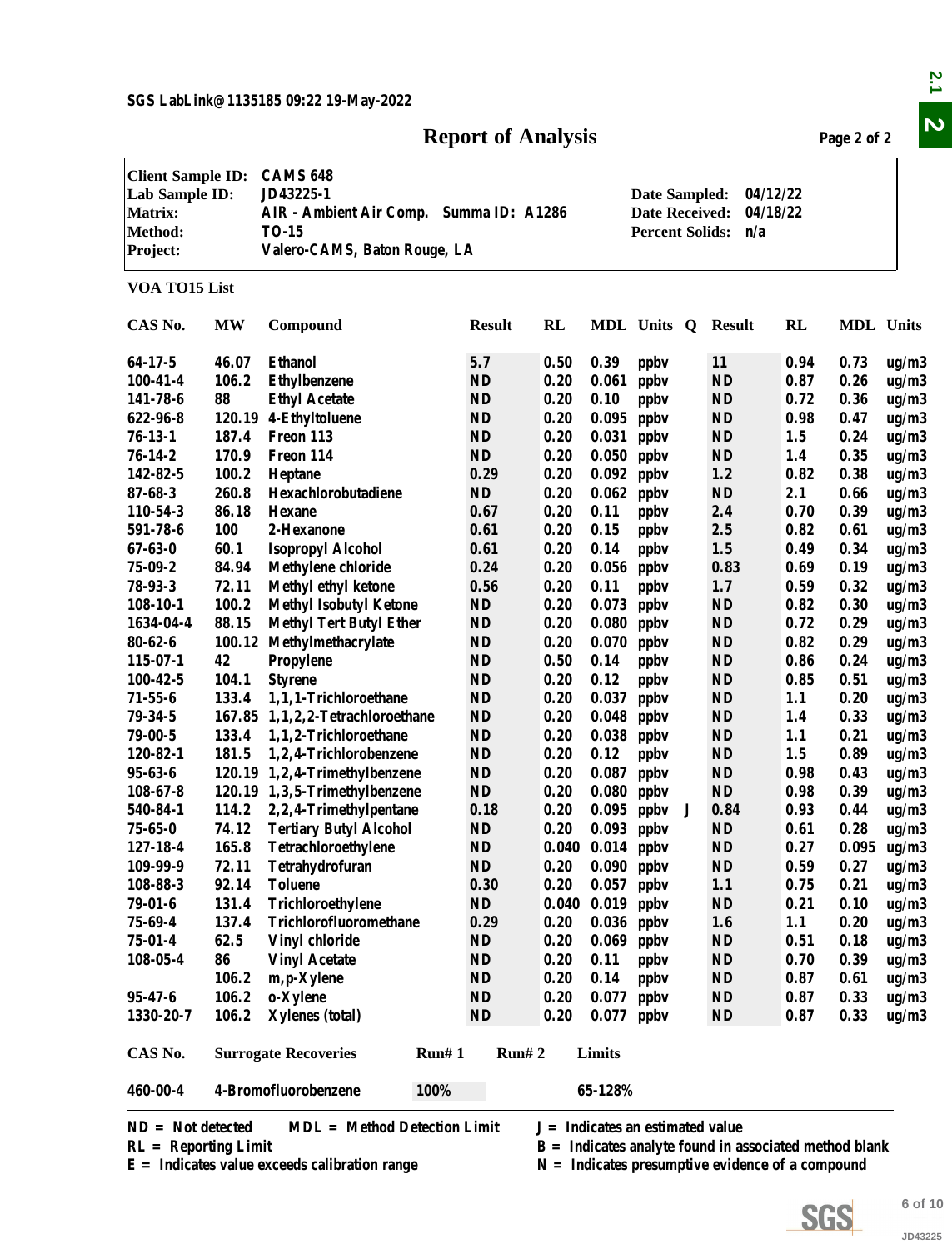<span id="page-6-0"></span>

**Section 3**  $|\boldsymbol{\omega}|$ 

**Misc. Forms**

**Custody Documents and Other Forms**

**Includes the following where applicable:**

- **Chain of Custody**
- **Summa Canister and Flow Controller Log**



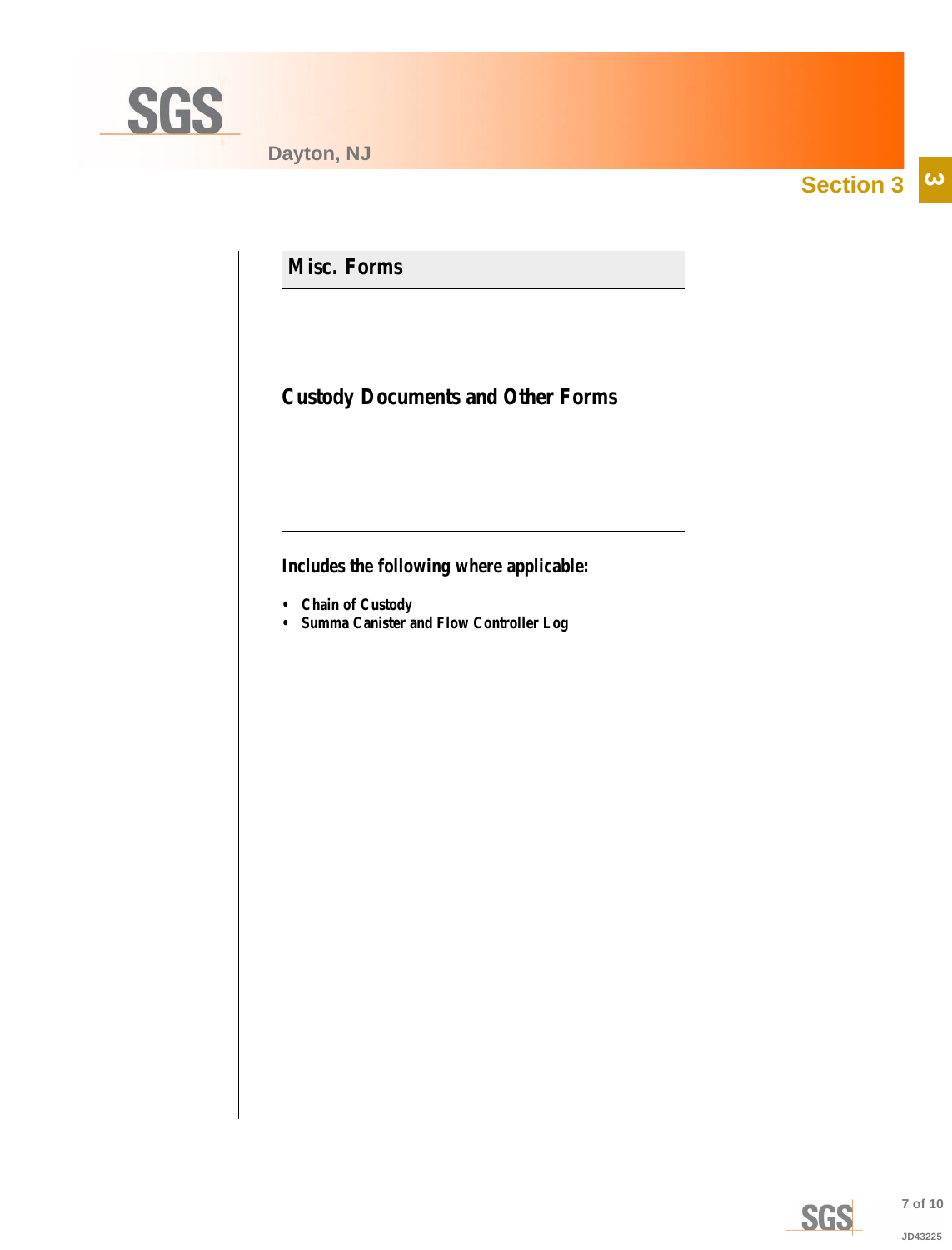<span id="page-7-0"></span>

|                                                                                                               |                                            | AIR          |                     | CHAIN OF CUSTODY - AIR JU43225 PAGE __ OF<br>SGS North America Inc. - Dayton |                                                                                              |                                                                                                          |                                   |                |          | FED-EX Tracking # | Battle Order Opplied                                        |                                  |                                            |             |                  |                           |  |  |  |  |
|---------------------------------------------------------------------------------------------------------------|--------------------------------------------|--------------|---------------------|------------------------------------------------------------------------------|----------------------------------------------------------------------------------------------|----------------------------------------------------------------------------------------------------------|-----------------------------------|----------------|----------|-------------------|-------------------------------------------------------------|----------------------------------|--------------------------------------------|-------------|------------------|---------------------------|--|--|--|--|
|                                                                                                               |                                            |              |                     |                                                                              | 2235 Route 130, Davton, NJ 08810<br>TEL. 732-329-0200 FAX 732-329-3499<br>www.sgs.com/ehsusa |                                                                                                          |                                   |                |          |                   | SGS Quote #                                                 | <b>Weather Parameters</b>        |                                            | SGS Job     |                  | <b>Requested Analysis</b> |  |  |  |  |
| Client / Reporting Information                                                                                |                                            |              |                     |                                                                              | Project Name:                                                                                |                                                                                                          | Project Information               |                |          |                   | Temperature (Fahrenheit)                                    |                                  |                                            |             |                  |                           |  |  |  |  |
| Company Name Cry                                                                                              |                                            |              |                     |                                                                              |                                                                                              | <u>Valore</u> Ketining                                                                                   |                                   |                |          |                   | Start:                                                      |                                  | Maximum:                                   |             |                  |                           |  |  |  |  |
| Main 51                                                                                                       |                                            |              |                     |                                                                              | Street                                                                                       |                                                                                                          |                                   |                |          |                   | Stop                                                        |                                  | Minimum                                    |             |                  |                           |  |  |  |  |
|                                                                                                               |                                            |              |                     |                                                                              |                                                                                              |                                                                                                          |                                   |                | State    |                   |                                                             |                                  |                                            |             |                  |                           |  |  |  |  |
|                                                                                                               |                                            |              |                     |                                                                              |                                                                                              |                                                                                                          |                                   |                | L A      |                   | Atmoshpheric Pressure (inches of Hg)<br>start.              |                                  | Maximum                                    |             |                  |                           |  |  |  |  |
| Baten Rouge 24 70802<br>Providen Rouge 24 70802<br>Brandon Kilpatrisk boandeakilpatricke providence cag. 1000 |                                            |              |                     |                                                                              |                                                                                              | $\frac{m_{\text{product}}}{\frac{1}{2}112.001}$                                                          |                                   |                |          |                   |                                                             |                                  |                                            |             |                  |                           |  |  |  |  |
|                                                                                                               |                                            |              |                     |                                                                              |                                                                                              |                                                                                                          |                                   |                |          |                   | Stop:                                                       |                                  | Minimum:                                   |             |                  |                           |  |  |  |  |
| $225 - 766 - 7400$                                                                                            |                                            |              |                     |                                                                              |                                                                                              |                                                                                                          |                                   |                |          |                   | Other weather comment:                                      |                                  |                                            |             |                  |                           |  |  |  |  |
| KENNESH PARLUS                                                                                                | France Kulmen                              |              |                     |                                                                              |                                                                                              |                                                                                                          |                                   |                |          |                   |                                                             |                                  |                                            |             |                  |                           |  |  |  |  |
|                                                                                                               |                                            | Air Type     |                     | <b>Sampling Equipment Info</b>                                               |                                                                                              |                                                                                                          | <b>Start Sampling Information</b> |                |          |                   |                                                             | <b>Stop Sampling Information</b> |                                            |             |                  |                           |  |  |  |  |
|                                                                                                               | Ind $(1)$                                  |              |                     |                                                                              | Flow                                                                                         |                                                                                                          | Time                              | Canister       | Interior |                   |                                                             | Time                             | Canister                                   | Interior    |                  |                           |  |  |  |  |
| Lab<br>Sample # Field ID / Point of Collection                                                                | Soil Vap (SV)                              | Res (R)      | Canister            | <b>Canister Size</b>                                                         | Controller                                                                                   |                                                                                                          | (24hr                             | Pressure       |          | Temp Sampler      | ے جو د                                                      | (24hr                            | Pressure                                   | Temp<br>(F) | Sampler<br>Init. |                           |  |  |  |  |
|                                                                                                               | Amb (A)                                    | Non-Res (NR) | Seriai #            | 6L or 1L                                                                     | Serial #                                                                                     | Date                                                                                                     | clock)                            | ("Ha)          | (F)      | Init.             | Date                                                        | clock)                           | ("Hg)                                      |             |                  | v                         |  |  |  |  |
| mς<br>648                                                                                                     |                                            |              | Aiah                |                                                                              | 537                                                                                          | 14-11-22 1030                                                                                            |                                   | 3 <sub>o</sub> | フィ       | I∜                | Ù                                                           | ن7ە/                             | 5.5                                        |             | Тĸ               |                           |  |  |  |  |
|                                                                                                               |                                            |              |                     |                                                                              |                                                                                              |                                                                                                          |                                   |                |          |                   |                                                             |                                  |                                            |             |                  |                           |  |  |  |  |
|                                                                                                               |                                            |              |                     |                                                                              |                                                                                              |                                                                                                          |                                   |                |          |                   |                                                             |                                  |                                            |             |                  |                           |  |  |  |  |
|                                                                                                               |                                            |              |                     |                                                                              |                                                                                              |                                                                                                          |                                   |                |          |                   |                                                             |                                  |                                            |             |                  |                           |  |  |  |  |
|                                                                                                               |                                            |              |                     |                                                                              |                                                                                              |                                                                                                          |                                   |                |          |                   |                                                             |                                  |                                            |             |                  |                           |  |  |  |  |
|                                                                                                               |                                            |              |                     |                                                                              |                                                                                              |                                                                                                          |                                   |                |          |                   |                                                             |                                  |                                            |             |                  |                           |  |  |  |  |
|                                                                                                               |                                            |              |                     |                                                                              |                                                                                              |                                                                                                          |                                   |                |          |                   |                                                             |                                  |                                            |             |                  |                           |  |  |  |  |
|                                                                                                               |                                            |              |                     |                                                                              |                                                                                              |                                                                                                          |                                   |                |          |                   |                                                             |                                  |                                            |             |                  |                           |  |  |  |  |
|                                                                                                               |                                            |              |                     |                                                                              |                                                                                              |                                                                                                          |                                   |                |          |                   |                                                             |                                  |                                            |             |                  |                           |  |  |  |  |
|                                                                                                               |                                            |              |                     |                                                                              |                                                                                              |                                                                                                          |                                   |                |          |                   |                                                             |                                  |                                            |             |                  |                           |  |  |  |  |
|                                                                                                               |                                            |              |                     |                                                                              |                                                                                              |                                                                                                          |                                   |                |          |                   |                                                             |                                  |                                            |             |                  |                           |  |  |  |  |
|                                                                                                               |                                            |              |                     |                                                                              |                                                                                              |                                                                                                          |                                   |                |          |                   |                                                             |                                  |                                            |             |                  |                           |  |  |  |  |
| <b>Turnaround Time (Business days)</b>                                                                        |                                            |              |                     |                                                                              |                                                                                              |                                                                                                          | Data Deliverable Information      |                |          |                   |                                                             |                                  | <b>Comments / Remarks</b>                  |             |                  |                           |  |  |  |  |
| 15 Business Days                                                                                              |                                            |              |                     |                                                                              |                                                                                              | All NJDEP TO-15 is mandatory Full T1                                                                     |                                   |                |          |                   |                                                             |                                  |                                            |             |                  |                           |  |  |  |  |
| 10 Business Days<br>5 Business Days                                                                           | <b>Approved By:</b>                        |              |                     |                                                                              |                                                                                              | Comm A<br>Comm B                                                                                         |                                   |                |          |                   |                                                             |                                  |                                            |             |                  |                           |  |  |  |  |
| 3 Business Days                                                                                               |                                            |              |                     |                                                                              |                                                                                              | Reduced T2                                                                                               |                                   |                |          |                   |                                                             |                                  |                                            |             |                  |                           |  |  |  |  |
| 2 Business Days                                                                                               | Date:                                      |              |                     |                                                                              |                                                                                              | Full T1                                                                                                  |                                   |                |          |                   |                                                             |                                  |                                            |             |                  |                           |  |  |  |  |
| 1 Business Day *<br>Other                                                                                     | * Approval needed for 1-3 Business Day TAT |              |                     |                                                                              |                                                                                              | Other:<br><b>DKQP</b> reporting                                                                          |                                   |                |          |                   | Sample inventory is verified upon receipt in the Laboratory |                                  |                                            |             |                  |                           |  |  |  |  |
|                                                                                                               |                                            |              |                     |                                                                              |                                                                                              | Sample Custody must be documented below each time samples change possession, including courier delivery. |                                   |                |          |                   |                                                             |                                  |                                            |             |                  |                           |  |  |  |  |
| $\overline{7}$ [a]                                                                                            |                                            |              |                     |                                                                              |                                                                                              |                                                                                                          | Reimalushed By:                   |                |          |                   | $\frac{1}{2}$                                               |                                  | Received<br>l2                             |             |                  |                           |  |  |  |  |
| Date / Time:                                                                                                  | 10.20                                      |              | <b>Received By:</b> |                                                                              |                                                                                              |                                                                                                          | Relinquished By                   |                |          |                   | Date / Time:                                                |                                  | Received By:                               |             |                  |                           |  |  |  |  |
| 4.18.77                                                                                                       |                                            |              |                     |                                                                              |                                                                                              |                                                                                                          |                                   |                |          |                   |                                                             |                                  |                                            |             |                  |                           |  |  |  |  |
| Relinquished by<br>Date / Time:<br>5                                                                          |                                            |              | Received By:<br>ıк  |                                                                              |                                                                                              |                                                                                                          | Custody Seal #                    |                |          |                   |                                                             |                                  |                                            |             |                  |                           |  |  |  |  |
|                                                                                                               |                                            |              |                     |                                                                              |                                                                                              |                                                                                                          |                                   |                |          |                   |                                                             |                                  | http://www.sgs.com/en/terms-and-conditions |             |                  |                           |  |  |  |  |

EHSA-QAC-0022-01-FORM-Dayton-Air COC<br>Rev.date:1/15/2021

JD43225: Chain of Custody Page 1 of 2



**SGS** 

 $3,1$ 

 $\hat{\bm{\omega}}$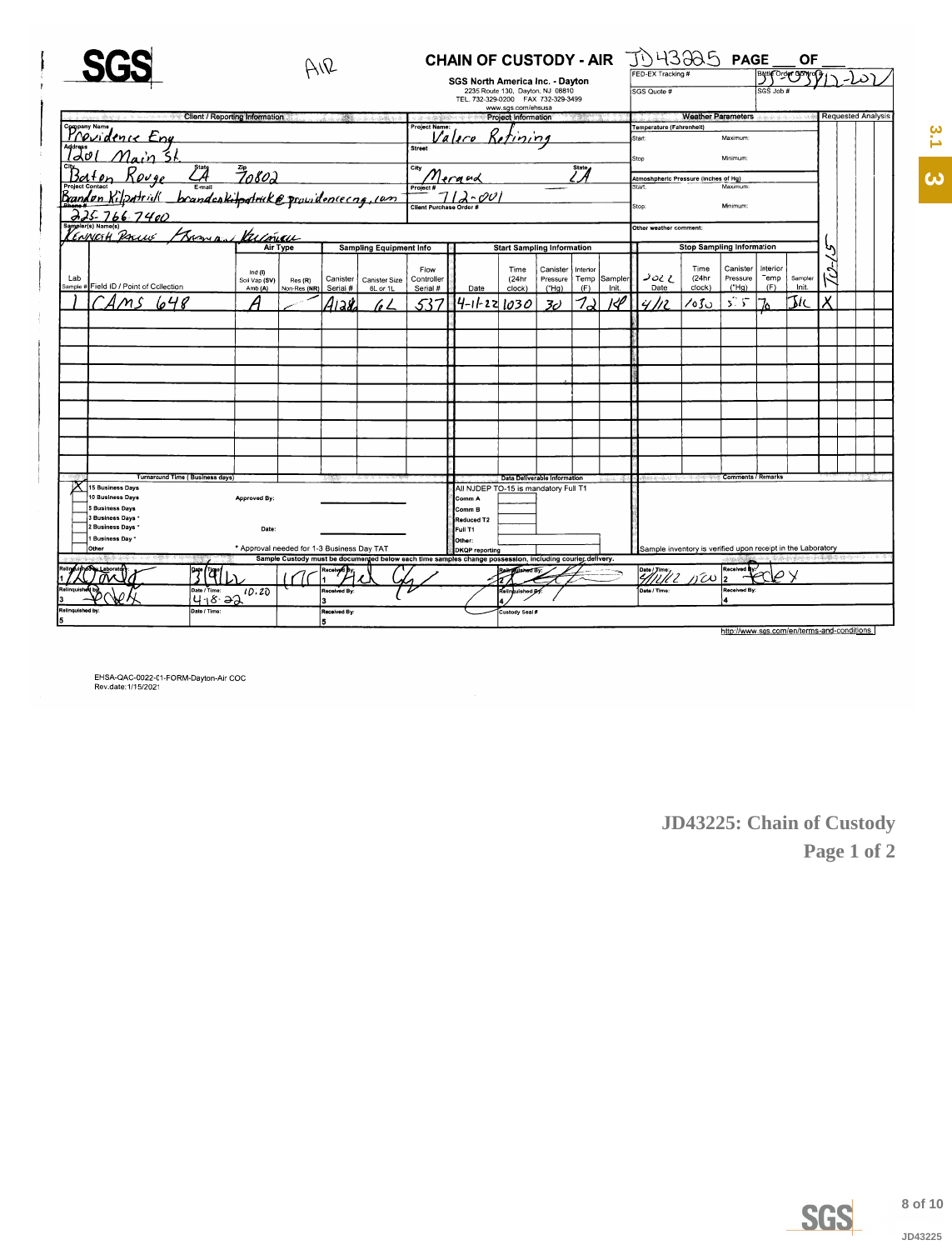#### **SGS Sample Receipt Summary**

| Job Number: JD43225<br><b>Client: PROVIDENCE ENG</b>                                                                                                                                                                                                                       |                                                                                           | Project: PROVIDENCE - CAMS                                                                                                                                                                               |                                                  |                                                  |                                                        |
|----------------------------------------------------------------------------------------------------------------------------------------------------------------------------------------------------------------------------------------------------------------------------|-------------------------------------------------------------------------------------------|----------------------------------------------------------------------------------------------------------------------------------------------------------------------------------------------------------|--------------------------------------------------|--------------------------------------------------|--------------------------------------------------------|
| <b>Delivery Method:</b><br>4/18/2022 10:20:00 AM<br>Date / Time Received:                                                                                                                                                                                                  | <b>FEDEX</b>                                                                              | Airbill #'s:                                                                                                                                                                                             |                                                  |                                                  |                                                        |
| Cooler Temps (Raw Measured) °C:                                                                                                                                                                                                                                            |                                                                                           |                                                                                                                                                                                                          |                                                  |                                                  |                                                        |
| Cooler Temps (Corrected) °C:                                                                                                                                                                                                                                               |                                                                                           |                                                                                                                                                                                                          |                                                  |                                                  |                                                        |
| <b>Cooler Security</b><br>Y or N<br>Y or N<br>3. COC Present:<br>$\blacktriangledown$<br>$\Box$<br>☑<br>П<br>1. Custody Seals Present:<br>$\Box$<br>☑<br>4. Smpl Dates/Time OK<br>$\blacktriangledown$<br>П<br>2. Custody Seals Intact:                                    | 2. Container labeling complete:                                                           | <b>Sample Integrity - Documentation</b><br>1. Sample labels present on bottles:<br>3. Sample container label / COC agree:                                                                                | ☑<br>$\overline{\mathbf{v}}$<br>☑                | or N<br>$\Box$<br>$\Box$                         |                                                        |
| <b>Cooler Temperature</b><br>Y or N<br>1. Temp criteria achieved:<br>2. Cooler temp verification:<br>N/A<br>3. Cooler media:<br>N/A<br>N/A<br>4. No. Coolers:                                                                                                              | 1. Sample recvd within HT:<br>2. All containers accounted for:<br>3. Condition of sample: | <b>Sample Integrity - Condition</b>                                                                                                                                                                      | Y<br>☑<br>$\overline{\mathbf{v}}$                | or N<br>$\overline{\phantom{a}}$<br>П<br>Intact  |                                                        |
| <b>Quality Control Preservation</b><br>Y<br>or N<br>N/A<br>1. Trip Blank present / cooler:<br>☑<br>П<br>☑<br>П<br>$\mathbf{1}$<br>2. Trip Blank listed on COC:<br>3. Samples preserved properly:<br>$\Box$<br>☑<br>$\overline{\mathbf{v}}$<br>4. VOCs headspace free:<br>П | 5. Filtering instructions clear:                                                          | <b>Sample Integrity - Instructions</b><br>1. Analysis requested is clear:<br>2. Bottles received for unspecified tests<br>3. Sufficient volume recvd for analysis:<br>4. Compositing instructions clear: | Y<br>☑<br>П<br>$\overline{\mathbf{v}}$<br>П<br>П | or N<br>□<br>$\blacktriangledown$<br>□<br>П<br>⊔ | N/A<br>$\blacktriangledown$<br>$\overline{\mathbf{v}}$ |
| pH 1-12:<br>Test Strip Lot #s:<br>231619<br>pH 12+:                                                                                                                                                                                                                        | 203117A                                                                                   | Other: (Specify)                                                                                                                                                                                         |                                                  | <u> 1999 - Alexandr Alexandr III (</u>           |                                                        |
|                                                                                                                                                                                                                                                                            |                                                                                           |                                                                                                                                                                                                          |                                                  |                                                  |                                                        |

Comments

SM089-03 Rev. Date 12/7/17

**JD43225: Chain of Custody Page 2 of 2**



**9 of 10** JD43225

 $\frac{3.1}{2}$ **4.[3](#page-1-0)**<br>**3** of 10<br>JD43225  $\hat{\bm{\omega}}$